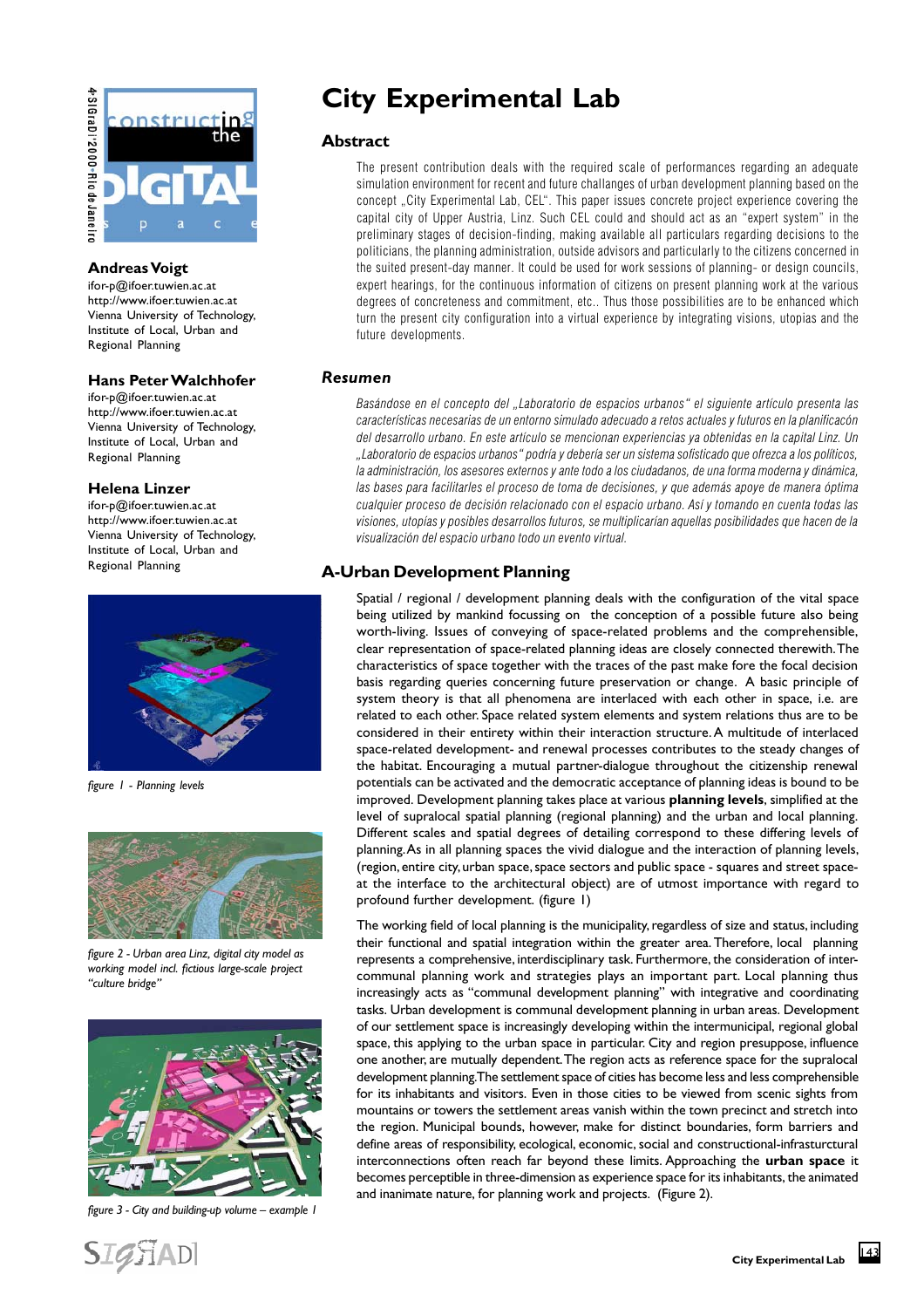

*figure 4 - City and building-up volume – example 2*



*figure 5 - City and building-up volume – example 3*



*figure 6 - City and building-up volume – example 4*



*figure 7 - Visualization of large scale projects (fictious large-scale project "culture bridge", Design: F. Moser)*



*figure 8 - Deducing and visualizing of frame conditions of planning*

Configuration of the urban space and its space sections is significantly influenced by the securing and further development of the "**city and building-up volume**". In the long run the building-up volume acts as the defined three-dimensional scope of reference and action regarding constructional-spatial development, specifying the interaction between material three-dimensional elements and free areas throughout the settled area. The "interaction between material three-dimensional elements and free space" of the settled area defines the quality of the public space. The architectural object and its relation to the public space is the sensitive joint to be keenly observed with regard to configuration. (Figures 3, 4, 5, 6).

Regional planning calls for the tuning and interaction of flexible concepts (e.g. regional development concept, local development concept, spatial master image, configuration concept) at all planning levels - regional and municipal - with the pertaining legally binding planing instruments (e.g. regional development plan, zoning plan, building-up plan, displacement plan). Major planning issues of local / urban development planning comprise the production of a local (spatial) development concept and the urban development concept, to be linked with the conception of a "spatial master image" and furthermore, the drawing-up of a zoning / landuse plan. The conception of the "building-up and urban volume" is the focal action field of the municipal configuration planning, particularly concerning the building-up planning. Design / configuration concepts are to make for improved conveying and dynamics of the legal tools zoning- and building-up plan. The building-up / building regulation plan is to advance to an instrument for configuration of public spaces. Design / configuration models also contribute to conveying of contents of building-up plan and as evidence for their translation into reality. These space-related concepts and plans entail differing normative obligations. **"Spatial impact analyses"** are used throughout the entire planning process, thus making the spatial impacts of planning recordable. (figure 7 ), in the urban-spatial context, "space compatibility testing".

Spatial impact analyses enable the necessary comparative representation of spatial impacts and effects of differing planning scenarios and variants, but also of concrete projects within the space. They are to be performed prior to space compatibility testing and spacerelated decision finding for the different planning levels and for differing space- and planning related degrees of definition (from the master image to the concrete project as such). The visual dimension is of major importance regarding their representation.

### **B-Simulation Environments**

Suited "simulation environments" are required for the consideration of recent and future issues of regional planning to accompany space-related processes of analysis, synthesis and decision-finding. Support is to be available for efficient registration, aggregated representation and interlacing of major space-related stock data, for the development of frame conditions and objectives with spatial reference and, finally, in the representation and optimizing of planning variants and the conveying thereof. Due to the increasing complexity of the issues concerned "simulation environments" for regional planning are to be furnished in computer-assisted, digital form wherever possible. The "**digital city**" (in its broadest meaning) is used today in order to best-possibly devise and define the real city of tomorrow. "Digital Cities" are to be regarded both as "marketplaces" or "turntables" for information where communities (larger cities and smaller municipalities or municipal associations) furnish planning,- citizen- and/or user-relevant information (e.g. in form of municipal information systems). "Digital Cites", however, can also act as "working models for the city of the future".

Space-related model production and simulation thus represent the "building blocks" being planning-methodically indispensable throughout the complete planning process. **Spacerelated model production** is to be regarded a reliable and necessary reduction in terms of spatial complexity. Utilization of (spatial) models is a basic component considering ideas and actions of planning. Models act as reproductions of an original portraying their major and most essential characteristics thus facilitating spotting and solving of specific problems. **Space-related simulation** is to be considered as the anticipation (possible reproduction or reconstruction ) of reality (spaces and processes). Simulations lend themselves to optimizing of planned "space", planning- and space-related processes and are to be regarded as significant contribution regarding comprehension of "planning".

Space-related simulation comprises various "**media**" and "**techniques**" acting as "mediatechnical scope of action" accounting for the relevant state of the art for reasons of efficiency."Media" principally is to be defined as "means" or something to be "mediated", such as planning relevant information on an object or an action (via text, sound, image, film/animation, etc). Furthermore, it may act as facility for the circulation of opinions, information, cultural work or education, or in the sense of "mass media" (e.g. film,

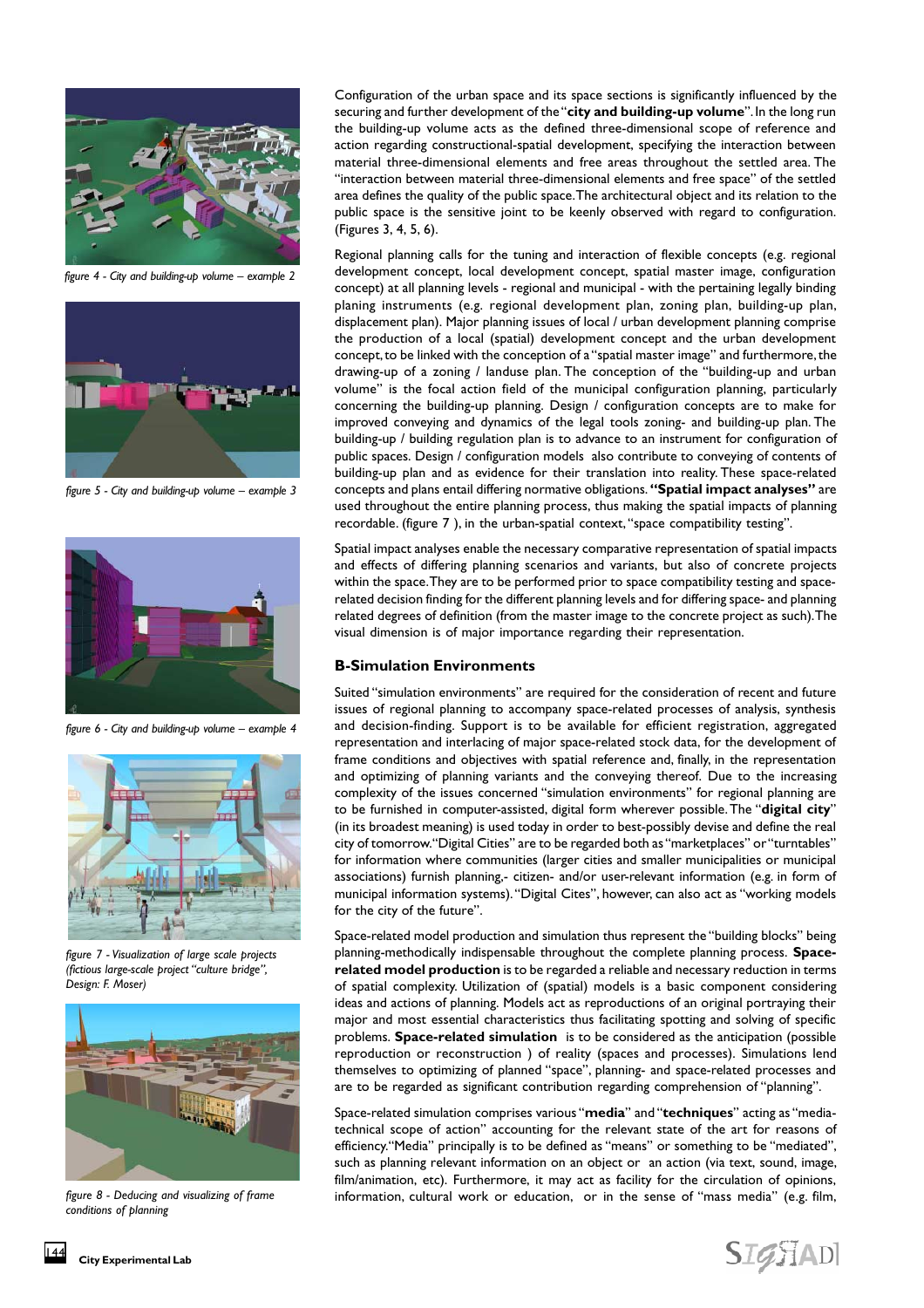

*figure 9 - Conception of space-related ideas*



*figure 10 - Conception of space-related ideas – stock*



*figure 11 - Conception of space-related ideas – optimizing planning variant*



*figure 12 - Optimizing process – "falsification" of planning variant*



*figure 13 - Moving in space – digital drives in real time*

broadcast, TV, press, internet)."Technique" refers to the means and manner for interlacing the available hard- and software options (in the broadest meaning) throughout the tension field of media and information purpose.

"**Mediation**" of planning ideas (in its broadest meaning) and acceptance of planning ideas has been constantly gaining in importance. Acceptance of planning ideas however is closely connected with their clearness and thus their comprehensibility. Methods and techniques of a simulation-aided, space-related planning are to be regarded as indispensable within this working context.

## **C-"City Experimental Lab"**

A city experimental lab can and should represent an "expert system" in its broadest meaning acting prior to decision finding furnishing planning-relevant decision basics to the politicians, the planning authorities, extern consultants and, particularly to the engaged citizens in a modern and adequate form thus carefully accompanying the decision-finding processes of space-relevance.

The CEL should support various ways of "electronic sketching" (from visualizing of planning findings based on handwritten, dimensioned "input graphics" to digitally integrated "sketching" of spatial ideas and concepts. An additional challenge for CEL's is "spatial interaction with cyberworlds". This comprises navigation in digital city models (free choice of viewing points by the user, "moving" in space, i.e. digital drives and digital camera rides, resp.) in real time; modification of the digital model (by moving, shifting, rotating, scaling, texturing etc. of digital objects). In this context new designing of user-interfaces by overcoming the "obstacle" monitor by real time interaction with digital models (e.g. by utilizing the VR-environment CAVE) is called for. Utilization of a city experimental lab can be offered individually or in team-oriented working sessions (e.g. in the framework of competition juries, design consultant sessions, etc. and in collective processes, local (in situ) or "remote" (by means of tele-cooperation).

A city experimental lab is to support the following planning phases and elements, e.g:

- 1.online-urban space monitoring, spatial analysis
- 2.conception, planning and draft of space-related ideas
- 3.space compatibility testing and spatial impact analysis
- 4.optimizing processes
- 5.mediation, decision finding and space-related quality management
- 6.political and management consultancy regarding construction-spatial issues
- 7.civic participation and public relations

The following three main fields of application should be integrated into the CEL:

"Spatial Information Systems" / "Civic Participation":

Online "urban-space-monitoring" of urban constructional indices (e.g. building-blockdensity, city energy indices), utilization information, relevant geoinformation etc; new configuration of the municipal information and communication management and the civic participation.

"(Remote) Teamwork" / ("Telecooperation"):

The growing complexity of problem situation in urban and regional planning as well as urban construction work is increasingly calling for the development of working structures making for a continuous cooperation, also throughout (larger) geographic distances. The possibilities of high-performance networks (e.g. via ATM – Asynchronous Transfer Mode) are to be put to full use.

"Space Databases", "Planning Support Systems", "Expert Systems"

Setting-up of multi-functionally useable space databases containing geoinformation for spatial analyses, 3D-data for the generation of 3D-city models; support of the entire planning process (spatial analysis, deducing of frame conditions of planning, designing and elaboration of variants, visualizing of planning and projects, spatial impact analysis and "spatial synthesis".

The following pictures show selected subjects of the CEL-application field:

figure 8 -Deducing and visualizing of frame conditions of planning

figure 9 -Conception of space-related ideas